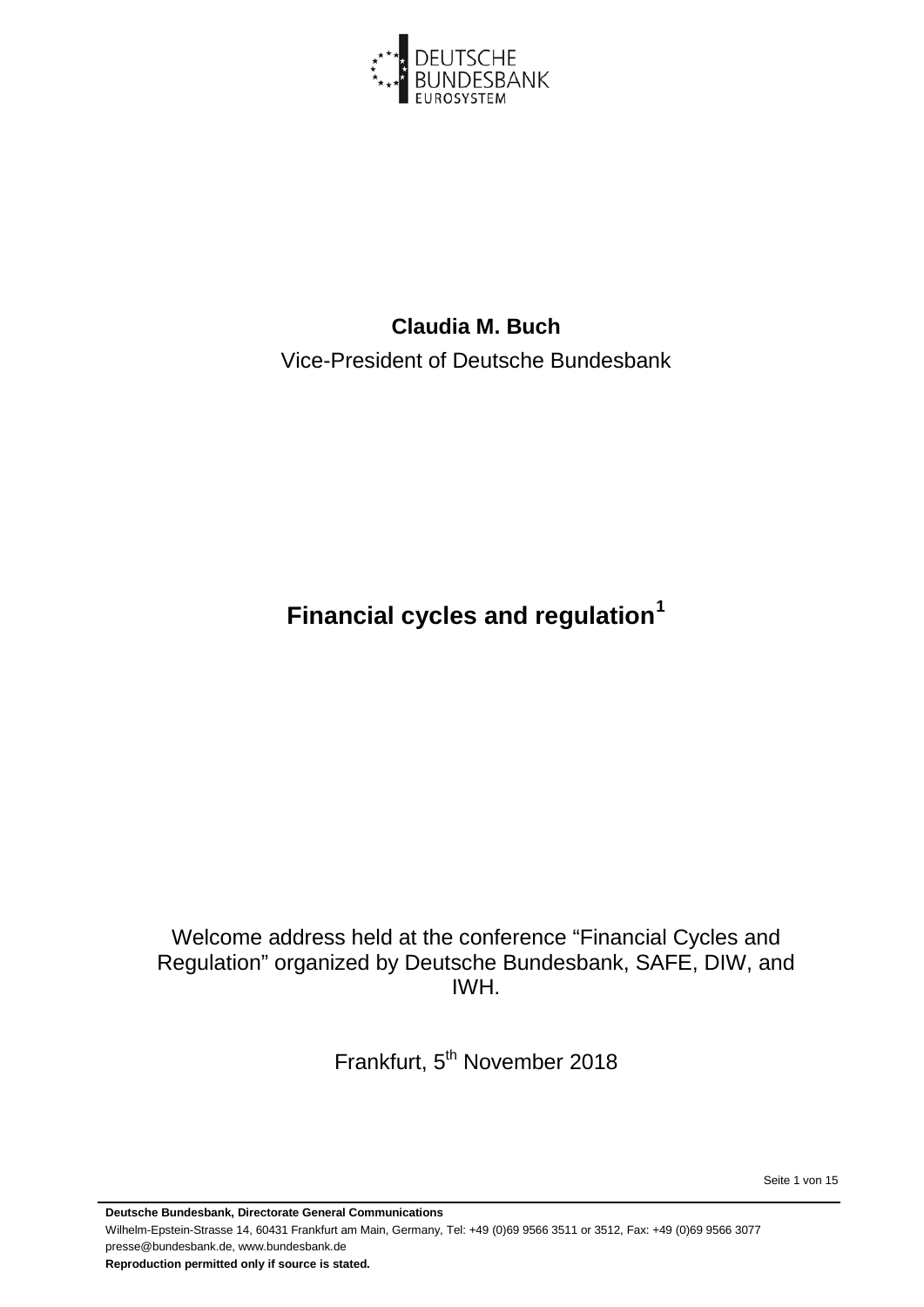Dear conference participants,

Autumn is typically a busy season. In the academic world, teaching resumes, as do faculty meetings. Many of the profession's largest and most important conferences take place. In the policy world, we do not suffer from a lack of autumn activities either. Policymakers and central bankers debate current developments and policy issues during meetings at the Bank for International Settlements (BIS) and the world convenes at the IMF/World Bank's annual meetings and the G20.

This year, the autumn is particularly busy. Discussions centre around the length of the economic expansion, the vulnerabilities that have been building up, and the resilience of the global financial system. At the current juncture, economic growth remains robust. Germany, for example, has been experiencing one of the longest economic upswings since reunification. But all good things eventually come to an end. Some risk factors have already appeared on the horizon: populism has been on the rise, policy uncertainties have increased, trade disputes remain unresolved, and a solution to avoid a hard Brexit has yet to be found. The question is how resilient markets are with regard to these risks. And the picture is mixed. Since the global financial crisis, the capitalisation of banks has increased – but overall levels of debt have increased, too. And, given that the global economy has been in a prolonged boom phase, backward-looking expectations may cause complacency. Efforts to build up buffers against future shocks might thus be insufficient.

In this talk, I would like to update you on some recent developments from a financial stability perspective. I will also outline where I see open questions. One key issue is the measurement and assessment of the financial cycle.

Seite 2 von 15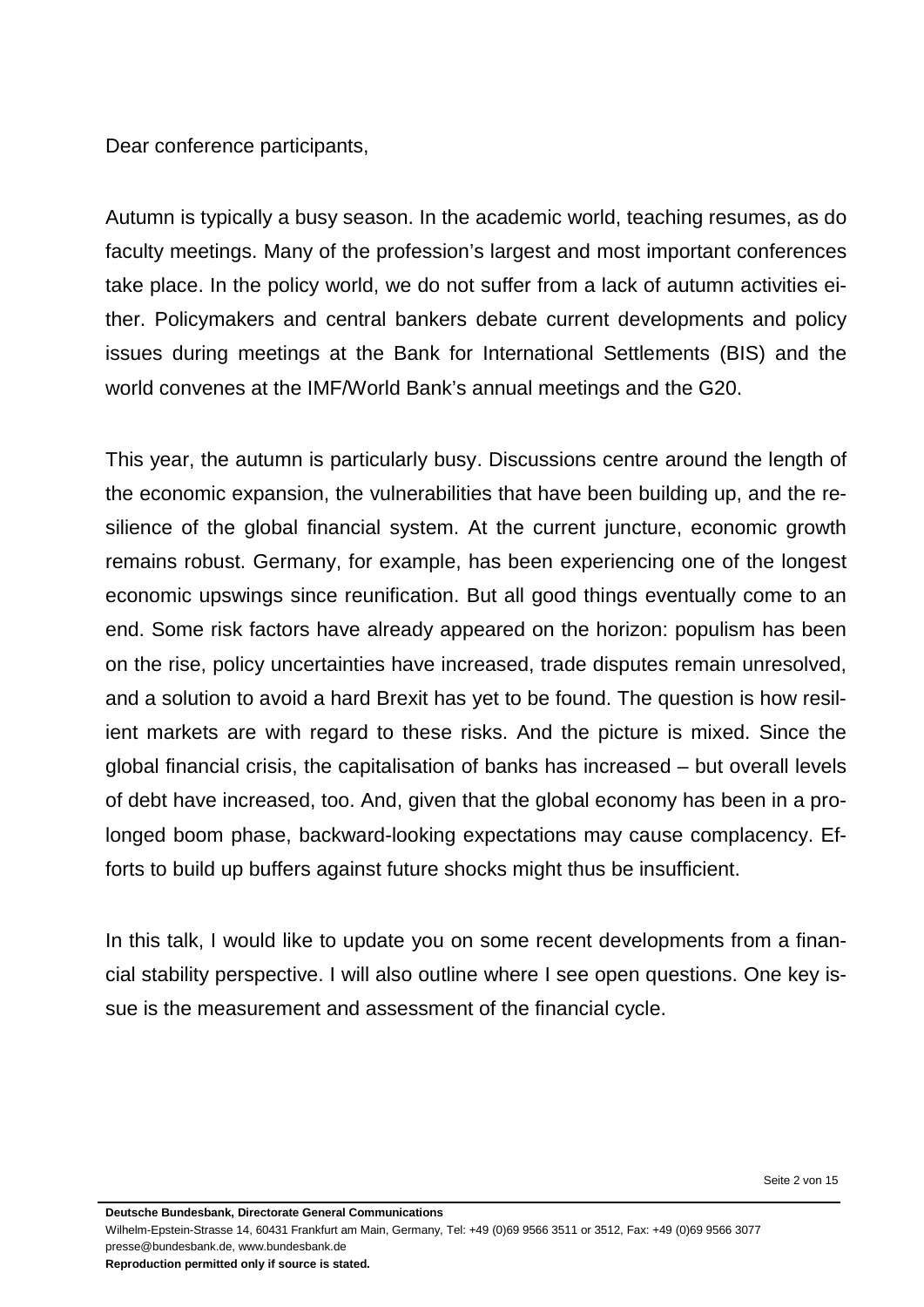### **1 Key facts about the global economy**

**While economic growth remains robust, downside risks have begun to materialise.** According to the IMF estimates published in the latest World Economic Outlook, world economic growth will be 3.7% both in 2018 and the coming year (IMF 2018a). Reflecting the prolonged global economic expansion, output gaps in most economies have closed already or are set to close over the next couple of years.

There are several potential risks and uncertainties pertaining to the global growth outlook. One of the risks to global growth is unresolved trade disputes. Assessing the effects of the tariffs that the United States have unilaterally announced and of potential retaliatory measures on global demand and global value chains is difficult. Populist policies affect, inter alia, the stance of fiscal policies. And, at the current juncture, the risk of a hard Brexit has not been averted. These risks are already reflected in increasing indicators of uncertainty and in declining enterprise sentiment, especially in the more open economies.<sup>[2](#page-14-1)</sup>

**Against this background, high global debt levels remain a concern.** According to recent IMF estimates, global public and private debt amounts to almost 250% of global GDP. This is significantly more than at the time of the global financial crisis (IMF 2018a). $3$  In the advanced economies, public debt has reached levels not seen since the Second World War. In emerging market economies, public debt is now higher in relative terms than at the time of the debt crisis in the 1980s. For low-income countries, public debt levels have increased from a median of 33% of GDP in 2013 to a median of 47% of GDP today. Levels of private debt have increased in tandem, in particular in the emerging markets (Mbaye, Moreno Badia, and Chae 2018).

**Shifts in the structure of debt of highly indebted low income countries are an additional concern.** In recent years, new borrowing sources have gained in im-

Seite 3 von 15

**Deutsche Bundesbank, Directorate General Communications**

Wilhelm-Epstein-Strasse 14, 60431 Frankfurt am Main, Germany, Tel: +49 (0)69 9566 3511 or 3512, Fax: +49 (0)69 9566 3077 presse@bundesbank.de, www.bundesbank.de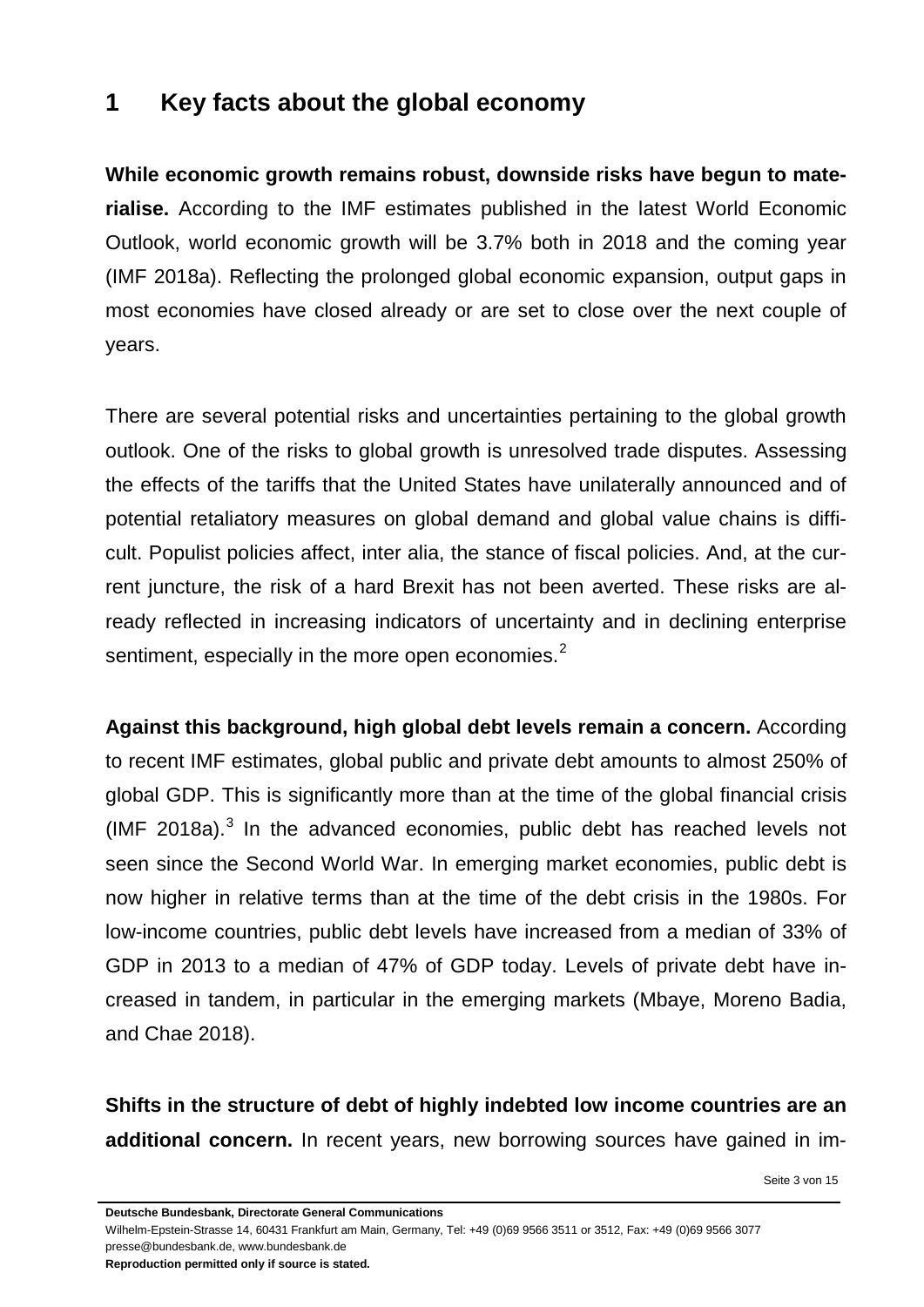portance, e.g. borrowing from countries outside of the Paris Club, foreign commercial banks, and bond investors. Higher interest rates and shorter maturities could be the consequence of this shift. Increased borrowing from non-Paris Club lenders might also complicate creditor coordination in case of a potential future need for debt restructuring. Against this backdrop, the efforts of the IMF, the World Bank, and the G20 to enhance debt transparency are highly welcome.<sup>[4](#page-14-3)</sup>

**While overall debt levels remain elevated, leverage in the banking sector has declined in recent years.** This partly reflects regulatory reforms aimed at strengthening the resilience of the banking sector to adverse shocks. But assessing the resilience of banks also requires taking into account future risks and addressing remaining weaknesses: despite higher capital buffers some banks remain vulnerable to credit and market risks such as a rise in risk premia (IMF 2018c). Market valuations of some banks remain depressed with price-to-book ratios below one (IMF 2018b). Calculating bank capital ratios based on market valuations would thus yield capital buffers substantially lower than 3%, the minimum level of capital in the Basel III framework, for these banks (IMF 2018b). Low market valuations partly reflect investors' scepticism about the long-term viability of certain bank business models (CGFS 2018). The long global expansion may have caused banks and other financial intermediaries to underestimate their exposure to cyclical risks. Buffers against a possible future deterioration of macroeconomic conditions should thus be built while times are still good (IMF 2018b).

**Given the downside risks stemming from trade tensions and geopolitical uncertainty, how do we assess vulnerabilities going forward?** At the current juncture, market participants expect a continuing and gradual increase in interest rates. Such a gradual rise should help markets to adapt, keep the global economy on track, and ultimately contribute to enhanced financial stability.

But other, more adverse, scenarios must be considered as well, although these may be less likely. One of these adverse developments is a "snapback" scenario in

**Deutsche Bundesbank, Directorate General Communications**

Wilhelm-Epstein-Strasse 14, 60431 Frankfurt am Main, Germany, Tel: +49 (0)69 9566 3511 or 3512, Fax: +49 (0)69 9566 3077 presse@bundesbank.de, www.bundesbank.de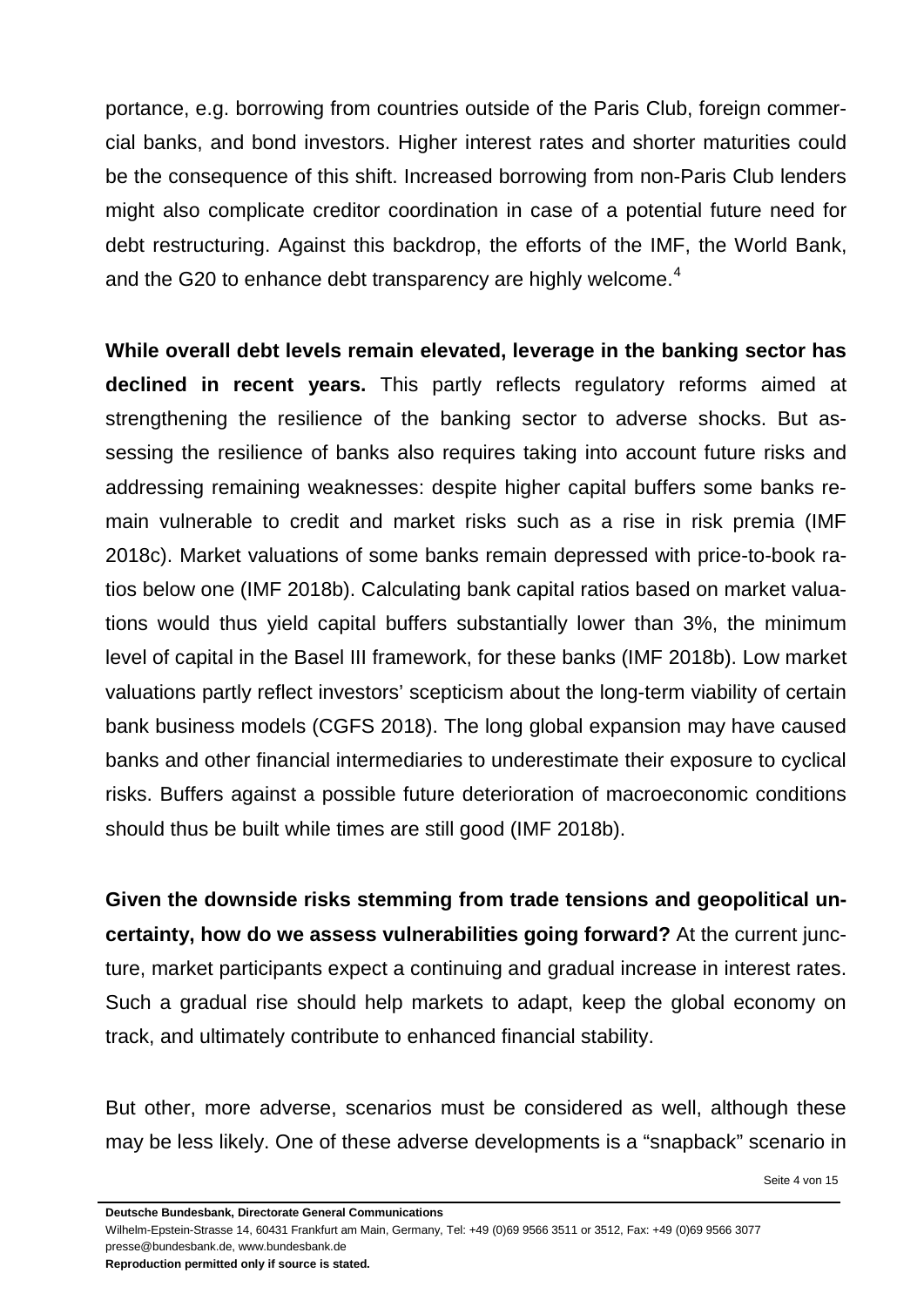which interest rates and risk premia increase faster than anticipated. A sharp tightening of global financial conditions could be associated with substantial market volatility (IMF 2018b). Countries and market participants with high debt, with substantial financing or rollover needs, limited policy space and weak buffers would be particularly vulnerable in such a scenario. Some emerging market economies have already experienced an increase in risk premia, a reversal of capital flows and currency devaluation in recent months. So far, these events have been seen as being fairly isolated and to be associated with relatively weak fundamentals.

The second adverse scenario is a "low for long" scenario in which interest rates remain at low levels for an extended period of time. Low interest rates, in turn, contribute to inflated asset prices, including house prices, and compressed margins. Increased risk-taking and continued borrowing may be the result.

## **2 Policy issues going forward**

**How should policy react to these challenges?** In the short term, and as cyclical risks in the financial sector are building up, risks need to be closely monitored. Monitoring should not focus on emerging market economies only. It is important not to lose sight of vulnerabilities building up in the advanced economies as well (IMF 2018a, 2018b).

**Also, building up sufficient buffers in order to enhance resilience against adverse economic developments is important.** The window of opportunity to do so is narrowing as business cycles are at an advanced stage and output gaps are closing. Buffers include fiscal buffers, exchange rate flexibility and sufficient reserves, as well as macroprudential buffers. Countercyclical capital buffers that are built up in a boom and released in a recession can mitigate the risk of deleveraging. Emerging markets may also use macroprudential policy measures to mitigate their foreign exchange exposure and to increase their capacity to absorb exchange rate risks.

Seite 5 von 15

Wilhelm-Epstein-Strasse 14, 60431 Frankfurt am Main, Germany, Tel: +49 (0)69 9566 3511 or 3512, Fax: +49 (0)69 9566 3077 presse@bundesbank.de, www.bundesbank.de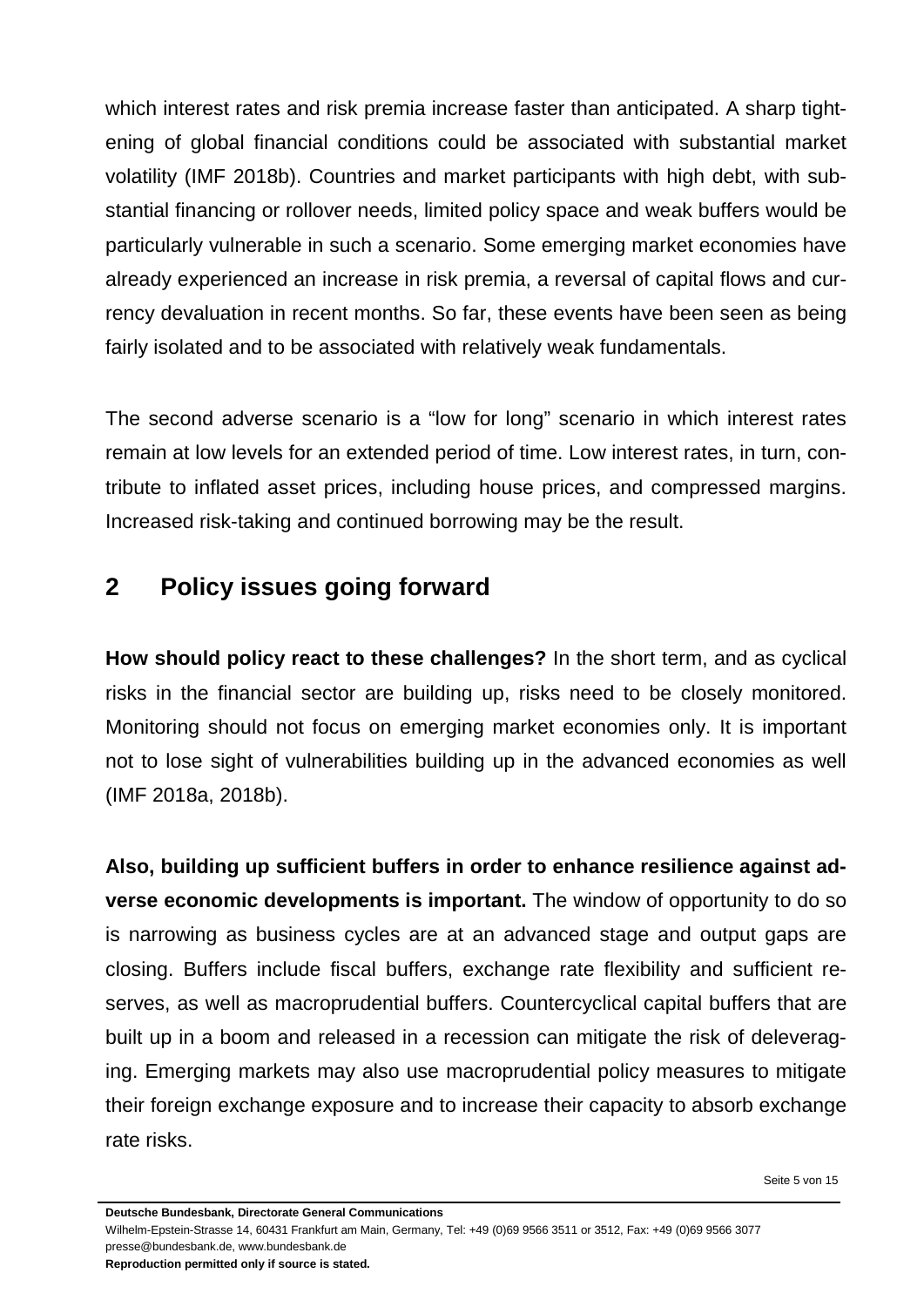**In the medium term, assessing the effects of post-crisis regulatory reforms is an important policy issue.** For this purpose, the Financial Stability Board has developed a framework for the post-implementation evaluation of financial regulations, and first evaluations are currently under way (FSB 2018). These assess the effects of financial regulations on incentives for central clearing and the impact of infrastructure financing and the financing of small and medium-sized enterprises. An evaluation of policies addressing the too-big-to-fail issue will commence soon.

**In addition, newly emerging risks require enhanced surveillance and, eventually, policy action.** For example, amplification mechanisms in the non-bank sector are not well understood. These comprise high-frequency trading, incentive structures of investment funds and asset managers, leverage of non-bank investors and competitive pressure through new technologies and market participants such as FinTech and BigTech.<sup>[5](#page-14-4)</sup>

#### **3 Risk sharing and cross-border financial flows**

**All these trends raise the issue of the welfare effects of financial integration.**  Financial markets are well integrated, risks to the global outlook can have repercussions for financial stability, and the materialisation of these risks may challenge the resilience of markets. How can we account for these issues? What are appropriate indicators to monitor?

**Welfare effects of cross-border financial integration are often discussed in terms of the volatility of capital flows.** Capital flow volatility can, in fact, have an impact on the volatility of output and thus  $-$  more indirectly  $-$  on consumption. However, the extent of risk sharing cannot immediately be read off data on the volatility of capital flows.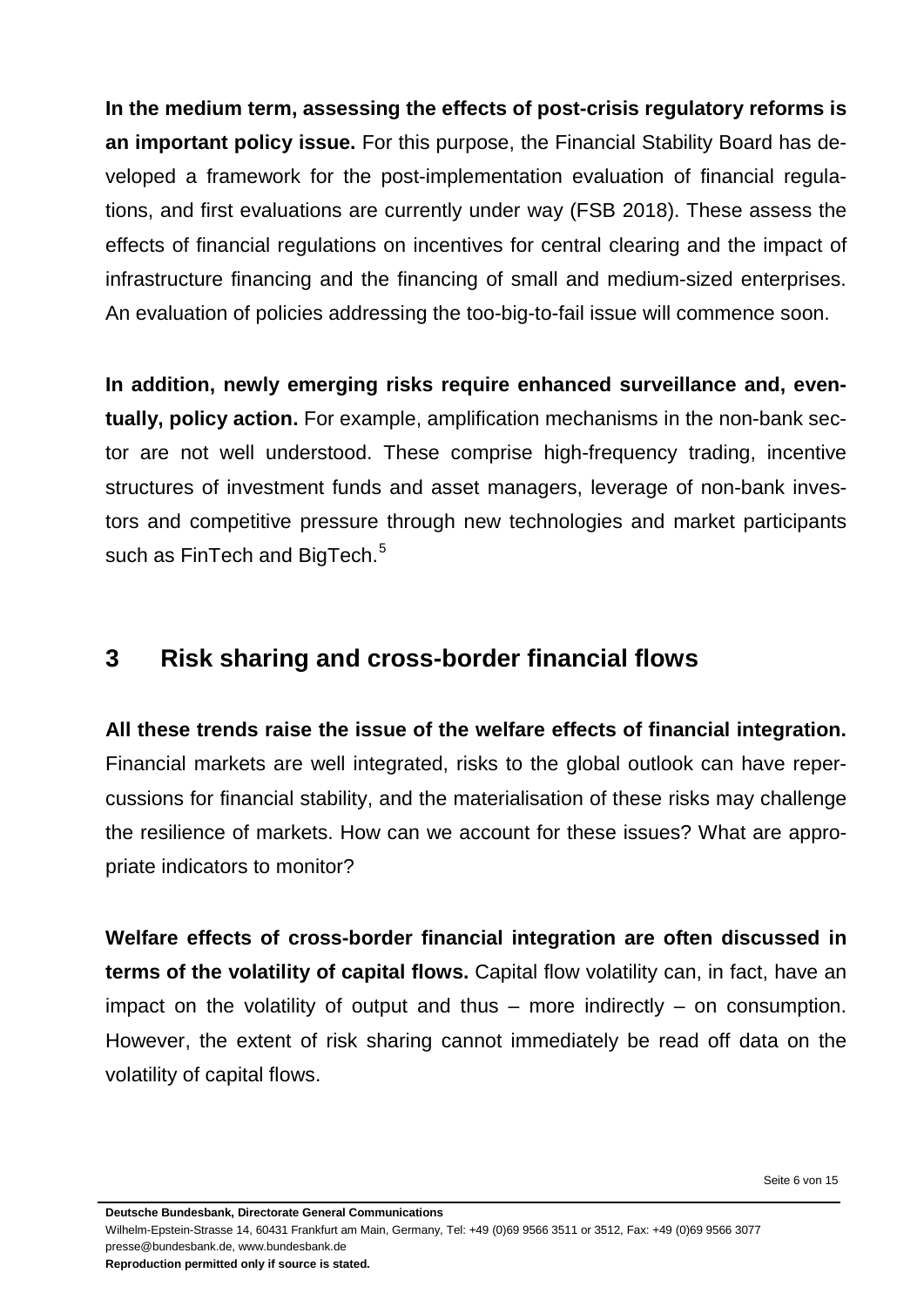**Ultimately, welfare effects can be measured in terms of the volatility of consumption, not of output or capital flows.** Empirical models link the volatility of consumption to the volatility of output. Some models condition this correlation on the openness of the financial system. One common finding of this literature is that, in the past, a larger fraction of shocks to GDP was smoothed in the US than in European countries (Sørensen and Yosha 1998; Balli, Kalemli-Ozcan, and Sørensen 2012; Kalemli-Ozcan, Luttini, and Sørensen 2014). Relatively weak consumption risk sharing in Europe, in turn, has been related to financial openness and financial structures. More open financial markets tend to come along with better risk sharing, and this is particularly the case for countries with a higher share of equity in their external positions (Buch and Bremus, forthcoming).

**The degree of financial openness or the structure of financial markets can have a negative impact on the growth and volatility of output**. [6](#page-14-5) If frictions exist on domestic financial markets and if some factors of production are inelastic in supply, inflows of capital can exacerbate the domestic business cycle and increase the volatility of domestic consumption. In a similar vein, higher volatility of capital flows would increase the volatility of output (and consumption).

**While the volatility of capital flows can thus affect the volatility of consumption, it is important to note that consumption risk sharing can take place ex post without changes in capital** *flows***.** Consumption risk can be shared through *stocks* of cross-border asset holdings even though capital *flows* do not change.

To see this, consider a two-country setting in which residents hold claims vis-à-vis each other in the form of debt and equity capital. If a negative shock hits country A, thus leading to a decline in profits of firms located in country A, equity owners in country B (and in country A, of course) are immediately affected through lower dividends and a decline in the value of their assets. Creditors to country A residing in country B are affected only if the shock is severe enough that interest payments also have to be suspended. Income of residents in country A and B that hold equi-

**Deutsche Bundesbank, Directorate General Communications**

Wilhelm-Epstein-Strasse 14, 60431 Frankfurt am Main, Germany, Tel: +49 (0)69 9566 3511 or 3512, Fax: +49 (0)69 9566 3077 presse@bundesbank.de, www.bundesbank.de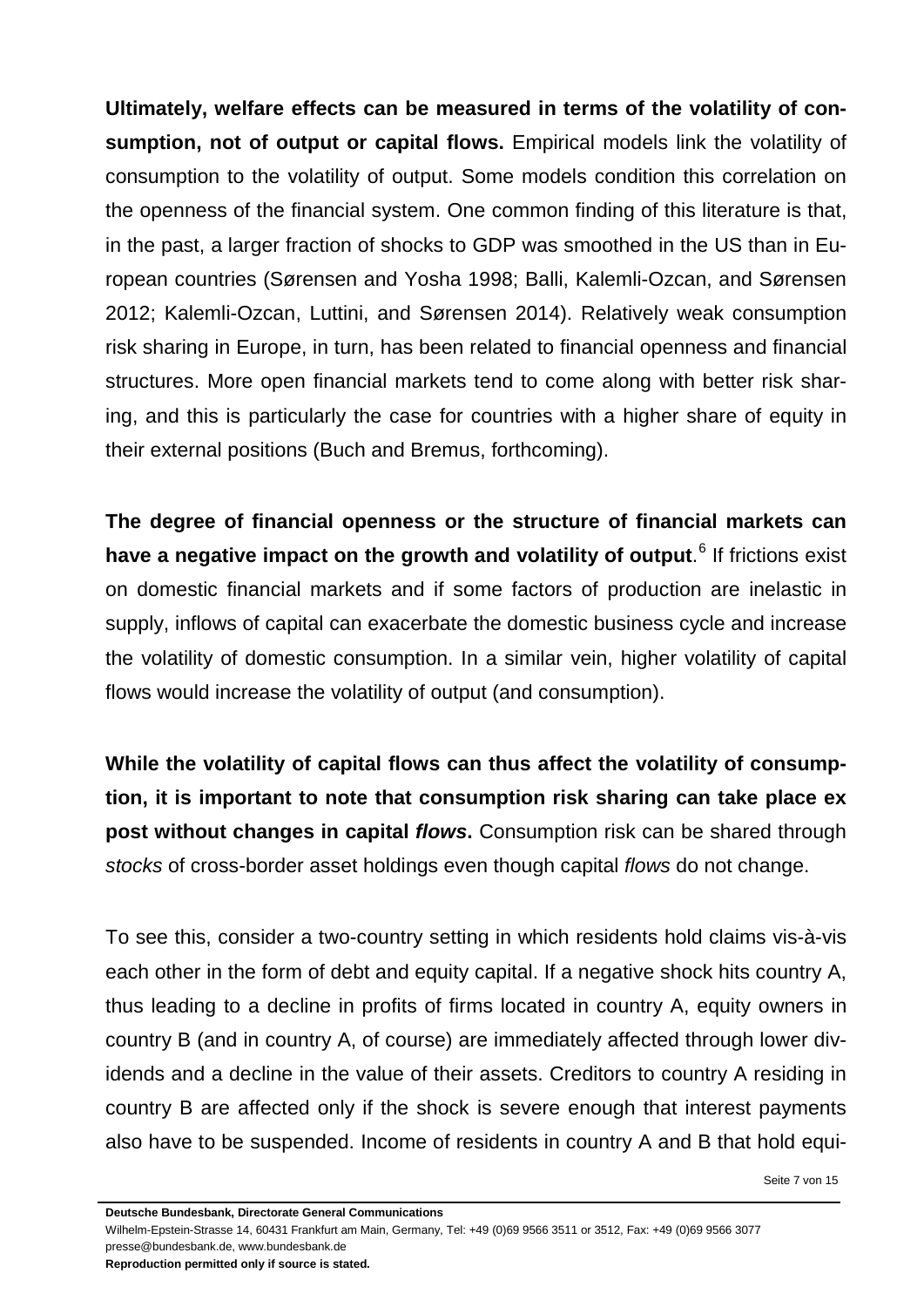ty claims on firms in A declines. Ceteris paribus, there is effective consumption risk sharing, but this would *not* be reflected in capital flows across borders. Note that, in the current account of the balance of payments (BoP), dividends (as well as interest receipts on loans and bonds) show up as "net factor income from abroad". Assets that are traded are accounted for (in the amount of the principal) in the financial account of the BoP. Hence, dividend payments do not show up directly in capital flows across borders and in typical measures of capital flow volatility.

**This example shows that the volatility of capital flows has no direct implications for consumption correlations as a measure of welfare.** Yet there are two channels through which capital flows can affect risk sharing.

**The first link between the volatility of capital flows and welfare is procyclicality:** if a shock materialises, changes in dividend pay-outs and interest rate payments affect the allocation of these shocks across domestic and foreign consumers. In this case, the shock may at least be partly absorbed without a change in capital flows. Eventually, however, capital *flows* may react to the realisation of shocks and exacerbate their impact. Such procyclical adjustment is more likely if financial assets are traded on markets and if they have a short-term maturity. In this sense, the structure of the *stock* of gross foreign assets (and liabilities) has an impact on the degree of procyclicality of capital *flows*. Volatile capital flows might facilitate precisely the risk sharing that is needed to insure consumers against fluctuations in output – if they are countercyclical. Empirically though, capital flows are often procyclical, thus aggravating the effect of output shocks on consumption (Prasad 2014).

**The second channel through which capital flows can have an impact on risk sharing is changes in the structure of capital flows.** Consider the reaction to a negative shock hitting country A. In the next period, and in response to weaker country A fundamentals, investors may decide to restructure their portfolios, thus triggering changes in the volume and structure of equity and debt flows across

Seite 8 von 15

Wilhelm-Epstein-Strasse 14, 60431 Frankfurt am Main, Germany, Tel: +49 (0)69 9566 3511 or 3512, Fax: +49 (0)69 9566 3077 presse@bundesbank.de, www.bundesbank.de

**Deutsche Bundesbank, Directorate General Communications**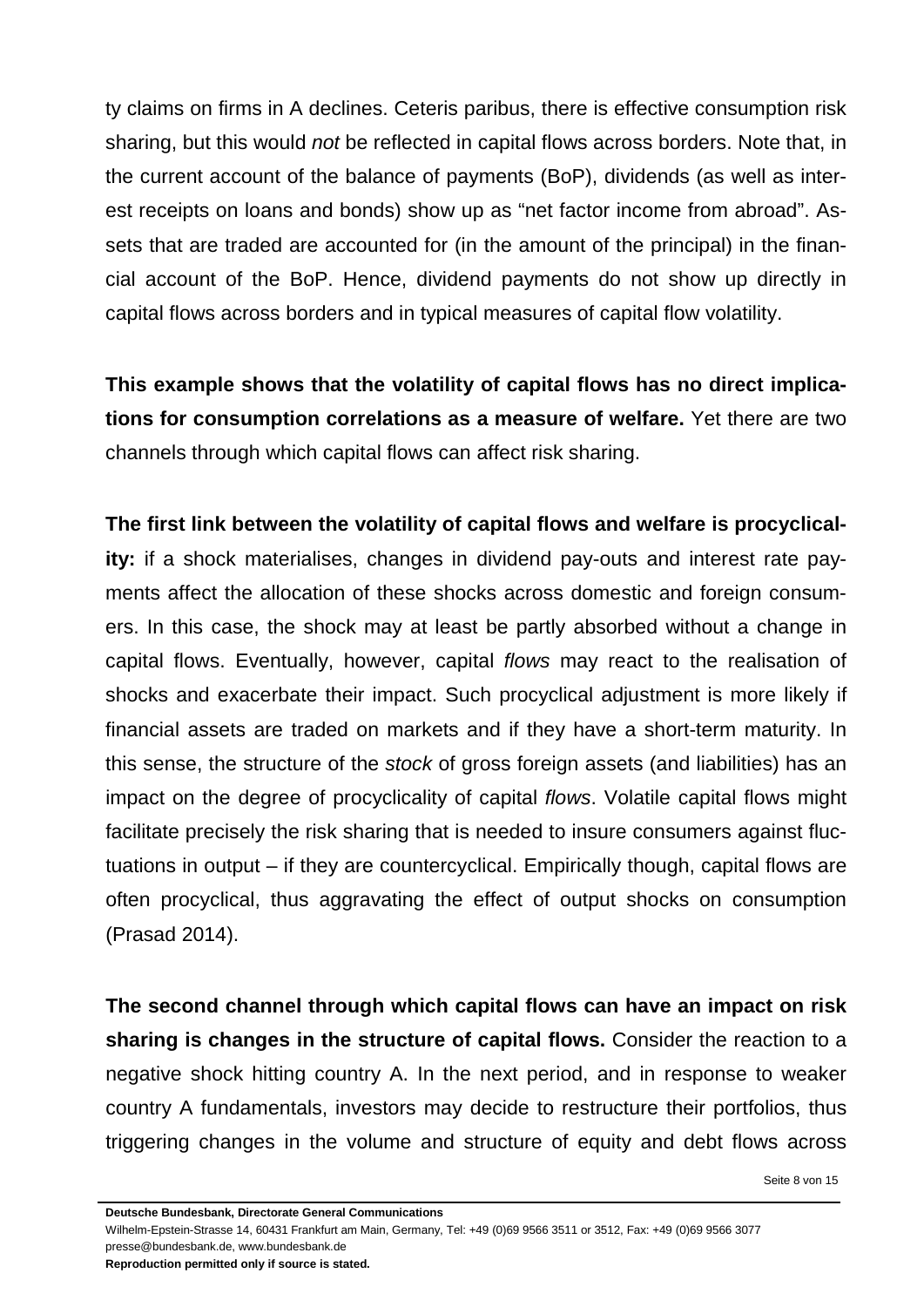countries. The magnitude of this adjustment of capital flows will depend on the expectations of investors with regard to the persistence of changes in fundamentals and the required degree of revaluation of assets. The resulting structure of investment positions has an impact on risk sharing in the future: a higher share of equity finance builds in an ex ante risk-sharing mechanism; a higher share of fixed income securities allows for risk sharing only ex post. Such ex post risk sharing can take the form of taking up new credit lines, a restructuring of debt, or the transformation of loss-absorbing financial instruments.

**Generally, risk sharing across countries is achieved through two-way asset holdings – i.e. through gross holdings.** Reassessments of fundamentals and of risks at home and abroad lead to changes in foreign assets *and* foreign liabilities. These positive two-way gross capital flows have been coined "diversification finance" by Obstfeld and Taylor (2004) – in contrast to one-way net capital flows or "development finance". Net capital flows measure, instead, the transfer of resources across countries in response to changes in fundamentals.

**Understanding the drivers and effects of the procyclicality and the structure of capital flows is, therefore, important.** As regards the post-crisis evolution of the global financial system, there are two – seemingly – contradictory trends. On the one hand, the global banking system is better capitalised, not least as a result of the reforms that have been implemented since the crisis. Levels of capital in the core of the financial system have increased, in particular in the banking system. This should increase resilience against adverse events and reduce the volatility of capital flows intermediated through banks. On the other hand, volatile capital flows can expose countries to the adverse effects of global financial shocks or "cycles".

**The focus of the debate should thus be on the cyclicality of capital flows, the types of shocks, and the amplification channels.** More severe shocks can lead to large swings of capital flows, ceteris paribus. Amplification of shocks is affected by the quality of institutions in countries receiving cross-border capital flows and by

**Deutsche Bundesbank, Directorate General Communications**

Wilhelm-Epstein-Strasse 14, 60431 Frankfurt am Main, Germany, Tel: +49 (0)69 9566 3511 or 3512, Fax: +49 (0)69 9566 3077 presse@bundesbank.de, www.bundesbank.de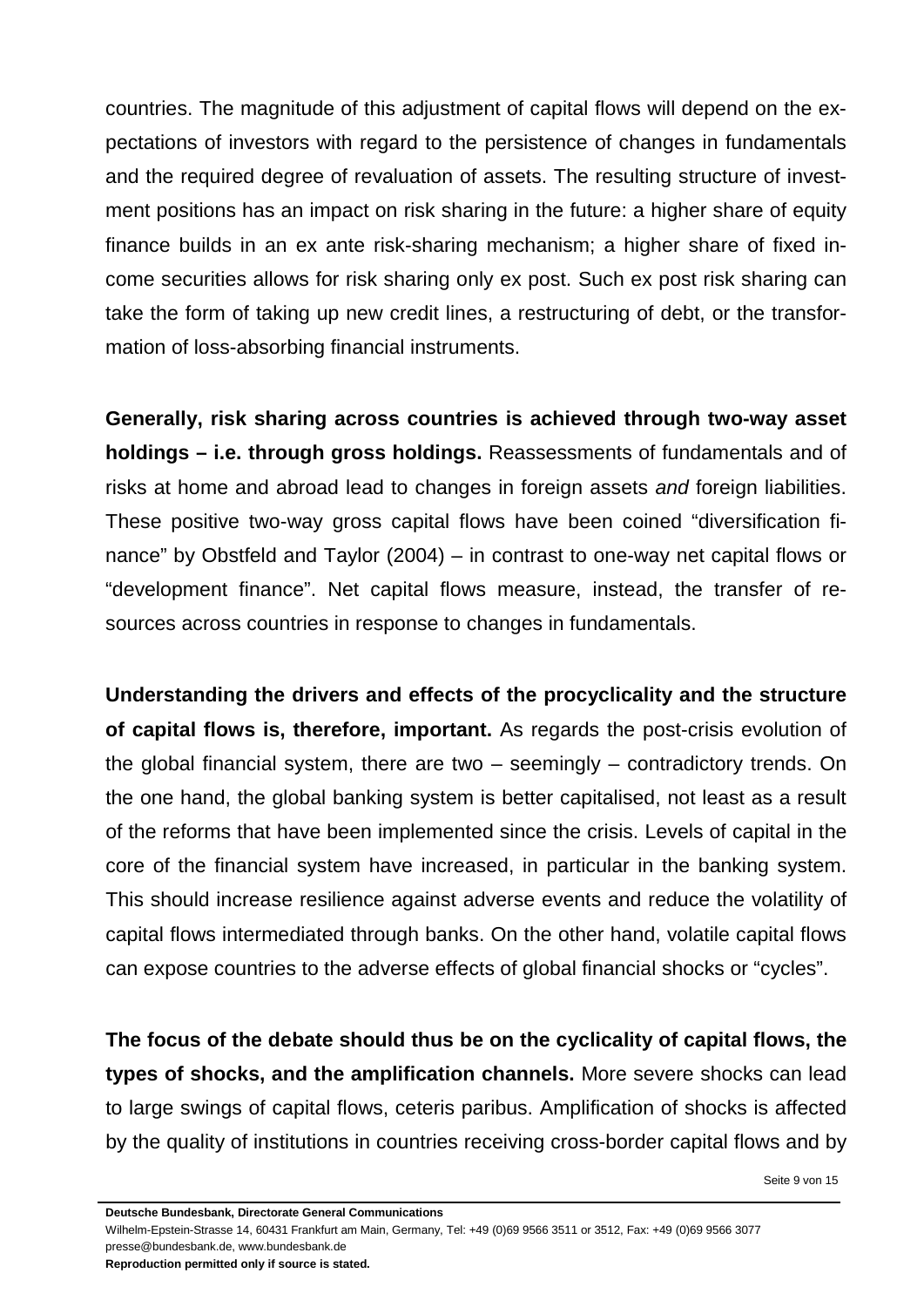the capitalisation of investors.<sup>[7](#page-14-6)</sup> But an assessment of amplification mechanisms should thus also take into account the role played by the capitalisation of financial institutions and investors in both the core *and* the periphery. This is essentially the point made by Rey (2013): "*At the heart of the transmission of monetary conditions is the ability of financial intermediaries to leverage up quickly […]. Hence, a sensible policy measure is to cut structurally the ability of financial intermediaries to be excessively pro-cyclical by putting a tougher limit on leverage.*"

**At the centre of this debate is the question of what constitutes a "global financial cycle". It can be reminiscent of frictions and amplification mechanisms (higher fragility) in the global financial system.** Then, the first line of defence would be a reduction of these fragilities and in particular an increase in the capitalisation of credit intermediaries. Recent literature more broadly questions the strength of a global financial cycle. Cerutti, Claessens, and Rose (2017) analyse the commonality in global capital flows and find little evidence for a strong global factor. One explanation for this finding may be that the effects of global shocks run through prices on financial markets rather than quantities, i.e. capital flows. $8$ 

### **4 An update on the countercyclical capital buffer**

**One important macroprudential policy instrument affecting the cyclicality of domestic financial systems is the countercyclical capital buffer (CCyB).** The CCyB in particular aims at mitigating the procyclicality of bank lending by allowing capital requirements to fluctuate over the cycle.<sup>[9](#page-14-8)</sup>

In particular, buffers against cyclical economic risks need to be built up in good times. If banks build up additional own funds during spells of strong growth, these capital buffers can be released when the tide turns. It implies that banks will not necessarily have to deleverage their portfolio in times of stress to meet their regulatory capital requirements. This can reduce the likelihood that contagion effects within the financial system might amplify an economic downturn. By preventing

Seite 10 von 15

**Deutsche Bundesbank, Directorate General Communications**

Wilhelm-Epstein-Strasse 14, 60431 Frankfurt am Main, Germany, Tel: +49 (0)69 9566 3511 or 3512, Fax: +49 (0)69 9566 3077 presse@bundesbank.de, www.bundesbank.de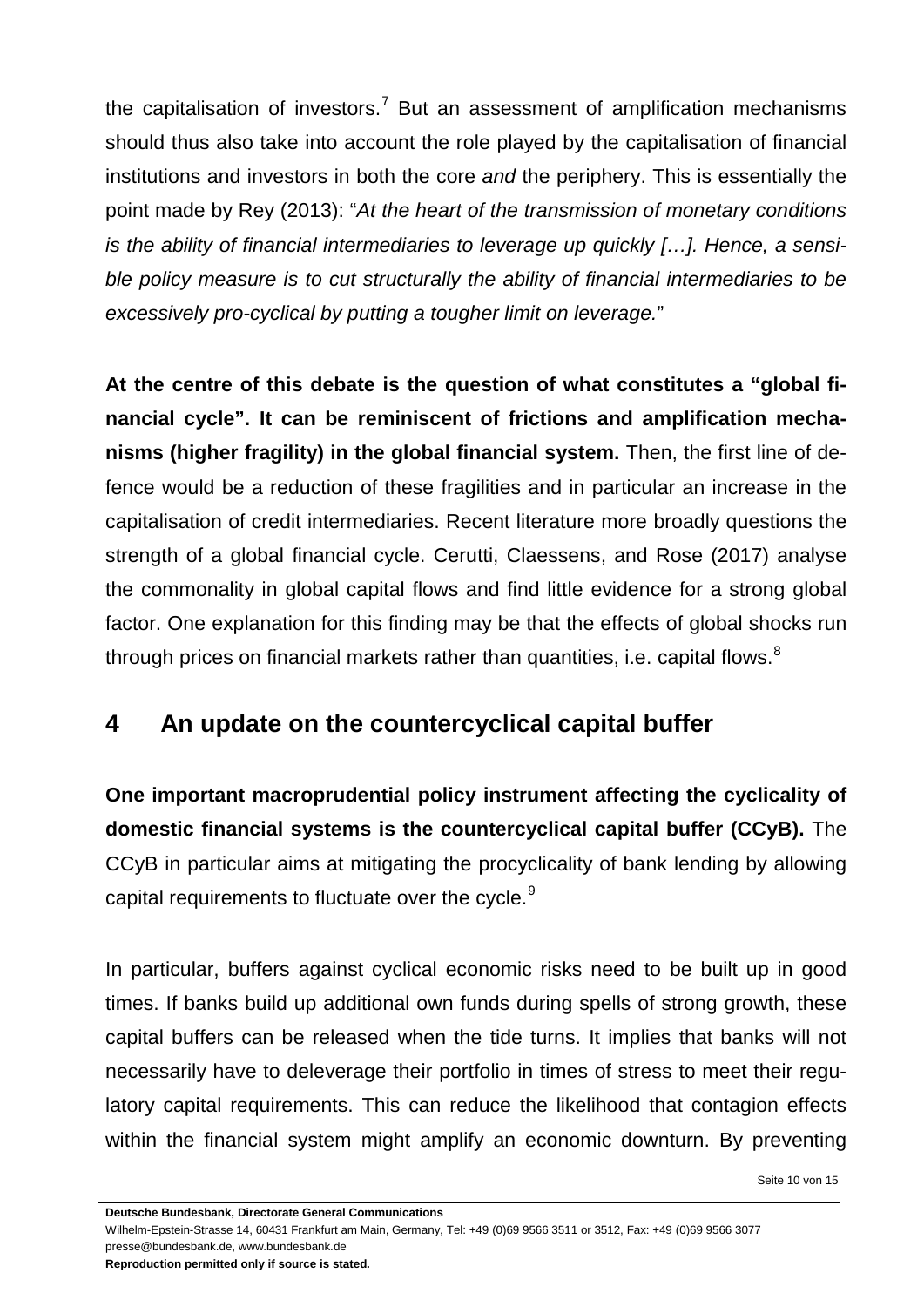such deleveraging pressures, the CCyB may help to enable a continuous flow of credit to the real economy. But to be effective, timely preventive action is required (Buch 2018b).

Janet Yellen recently argued that there should be a more intense discussion about the use of the countercyclical capital buffer.<sup>[10](#page-14-9)</sup> A similar argument has been made by Don Kohn.<sup>[11](#page-14-10)</sup> So where does Europe stand?

According to the European Systemic Risk Board (ESRB), the CCyB should be calculated based on two components: a rule-based component, based on the creditto-GDP gap, and a discretionary component, based on the surveillance of a set of relevant country-specific indicators.

Policy responses to changes in credit dynamics have been rather heterogeneous so far. Several European countries already activated the CCyB to address rising cyclical risks, even if the rule-based component – the credit-to-GDP gap – does not yet indicate excessive credit growth.<sup>[12](#page-14-11)</sup> The French authorities, for example, increased the CCyB to 0.25% in the second quarter of 2018. They stress the preventive nature of the CCyB in a robust macroeconomic environment when rising debt levels may reflect a build-up of cyclical risks in the financial system. In Ireland, credit growth has stagnated on an aggregate level but is very dynamic in specific segments of the market. In order to boost the resilience of the banking sector at an early stage, the CCyB was set to 1% in the third quarter of 2018. In 2017, the United Kingdom decided to implement a CCyB of 1% – at a time when risks were apparently neither subdued nor elevated. Other European countries that have activated the CCyB include Bulgaria, the Czech Republic, Denmark, Iceland, and Lithuania. By contrast, in other countries, ratios of credit to GDP have risen but the CCyB has not been activated.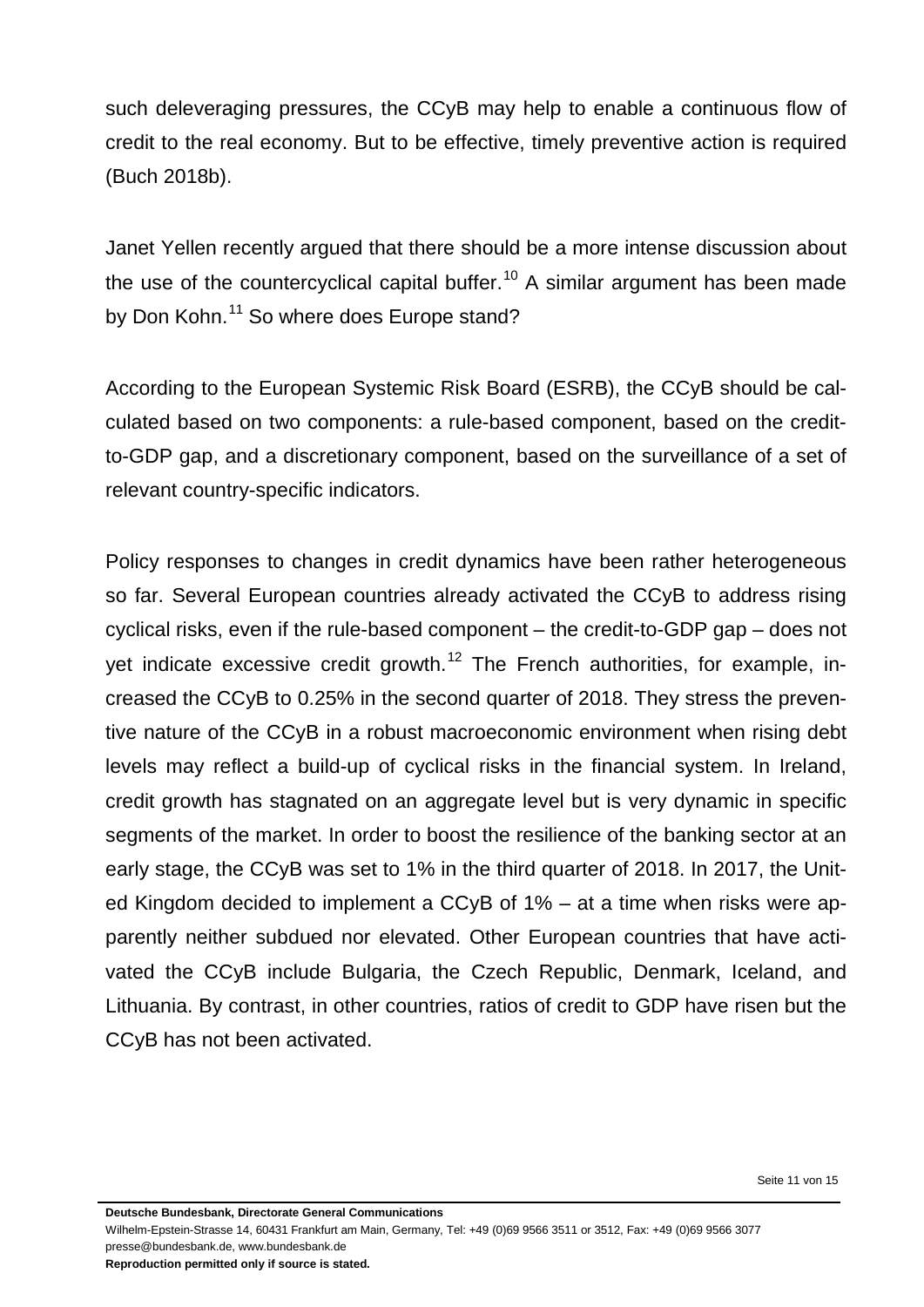## **5 Summing up**

Summing up, we are seeing a mixed picture. As regards the economic outlook, conditions have been good for quite some time now, but downside risks are becoming more tangible. Backward-looking expectations can be a poor guide going forward and might lead to complacency. Instead, risk assessments should be forward-looking and adequately consider adverse macroeconomic scenarios. Now, while times are still good, is the right moment to act and to build up buffers through fiscal or macroprudential policy.

As regards regulatory policies, increased volatility of capital flows reduces economic welfare if capital flows are highly procyclical. Rather than rolling back financial sector reforms, sufficient buffers in the private financial system, including banks and non-banks, should be ensured. Together with stability-oriented policies in individual countries, strong and well capitalised private financial markets are the first line of defence against adverse shocks. Public funds can only be the second line of defence. In case domestic policy measures are not sufficient, the Global Financial Safety Net is an important complement to help countries both prevent and address crisis situations.

As regards our knowledge about the dynamics on global financial markets, our understanding of the procyclicality of capital flows needs to improve. An empirical test of the drivers of capital flows would require a counterfactual analysis which properly identifies shocks and propagation mechanisms. Moreover, while most empirical studies on the volatility of capital flows focus on institutional factors in the destination country, it would be important to bring in the perspectives of investor countries as well.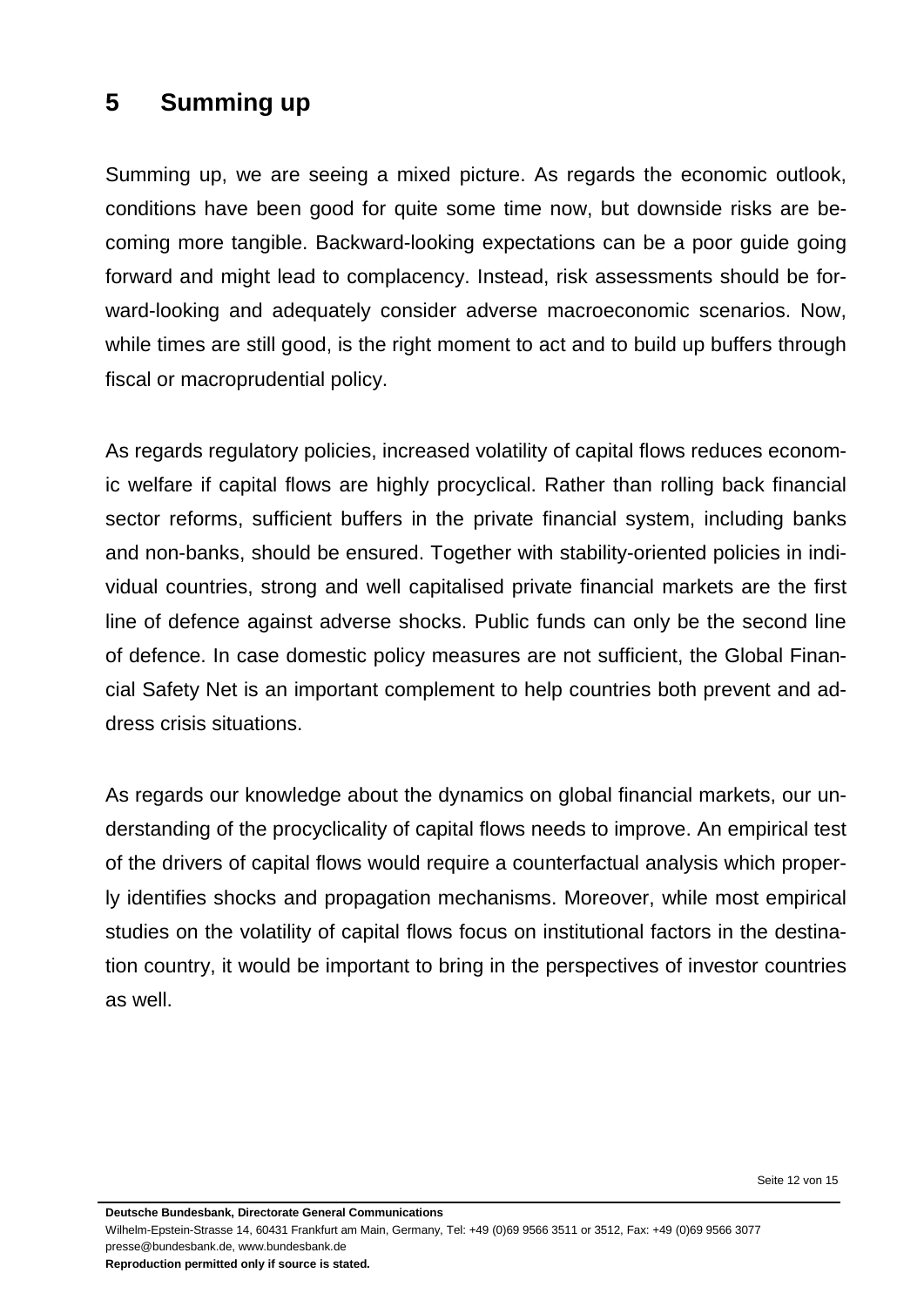#### **References**

- Aghion, Philippe, Philippe Bacchetta, and Abhijit Banerjeee (2004). Financial development and the instability of open economies. Journal of Monetary Economics 51(6): 1077-1106.
- Baker, Scott R., Nicholas Bloom, and Steven J. Davis (2016). Measuring Economic Policy Uncertainty. Quarterly Journal of Economics 131(4), 1593-1636.
- Balli, Faruk, Sebnem Kalemli-Ozcan, and Bent E. Sørensen (2012). Risk Sharing through Capital Gains. Canadian Journal of Economics 45(2), 472-492.
- Bremus, Franziska and Ruth Stelten (2017). Capital market integration and macroeconomic stability, Deutsches Institut für Wirtschaftsforschung (DIW), Berlin, Round up – Politik im Fokus No. 116. Berlin.
- Bremus, Franziska and Claudia M. Buch (forthcoming). Capital Markets Union and Cross-Border Risk-Sharing. In: Allen, Franklin, Ester Faia, Michael Haliassos and Katja Langenbucher (eds.). Capital Markets Union and Beyond. MIT Press. Cambridge MA.
- Buch, Claudia M. (2018a). Competition, Stability, and Efficiency in Financial Markets, Discussion on a paper by Dean Corbae and Ross Levine prepared for the 2018 Jackson Hole Symposium "Changing Market Structure and Implications for Monetary Policy".
- Buch, Claudia M. (2018b). Speech delivered at the press conference to unveil the Deutsche Bundesbank's 2018 Financial Stability Review, 14 November 2018, Frankfurt am Main.
- Buch, Claudia M., Matthieu Bussière, Linda Goldberg, and Robert Hills (2018). International Transmission of Monetary Policy via Banks: New Cross-Country Evidence from the International Banking Research Network. https://voxeu.org/article/international-transmission-monetary-policy-banks (retrieved 5 November 2018).
- Buch, Claudia M. (2017). The Capital Markets Union Project: Policy Priorities. Speech at the 7th Annual ECMI Conference "Moving Europe's Capital Markets to the Next Level". CEPS, 23 November 2017. Brussels.
- Carney, Mark (2017). What a Difference a Decade Makes. Remarks at the Institute of International Finance's Washington Policy Summit, the Reagan Centre, Washington DC.
- Cerutti, Eugenio, Stijn Claessens, and Andrew K. Rose (2017). How Important is the Global Financial Cycle? IMF Working Paper 17/193. Washington DC.
- Committee on the Global Financial System (CGFS) (2018). Structural Changes in Banking after the Crisis. CGFS Papers No. 60. Basel.

Deutsche Bundesbank (2018a). Monthly Report. August. Frankfurt am Main.

Wilhelm-Epstein-Strasse 14, 60431 Frankfurt am Main, Germany, Tel: +49 (0)69 9566 3511 or 3512, Fax: +49 (0)69 9566 3077 presse@bundesbank.de, www.bundesbank.de

**Deutsche Bundesbank, Directorate General Communications**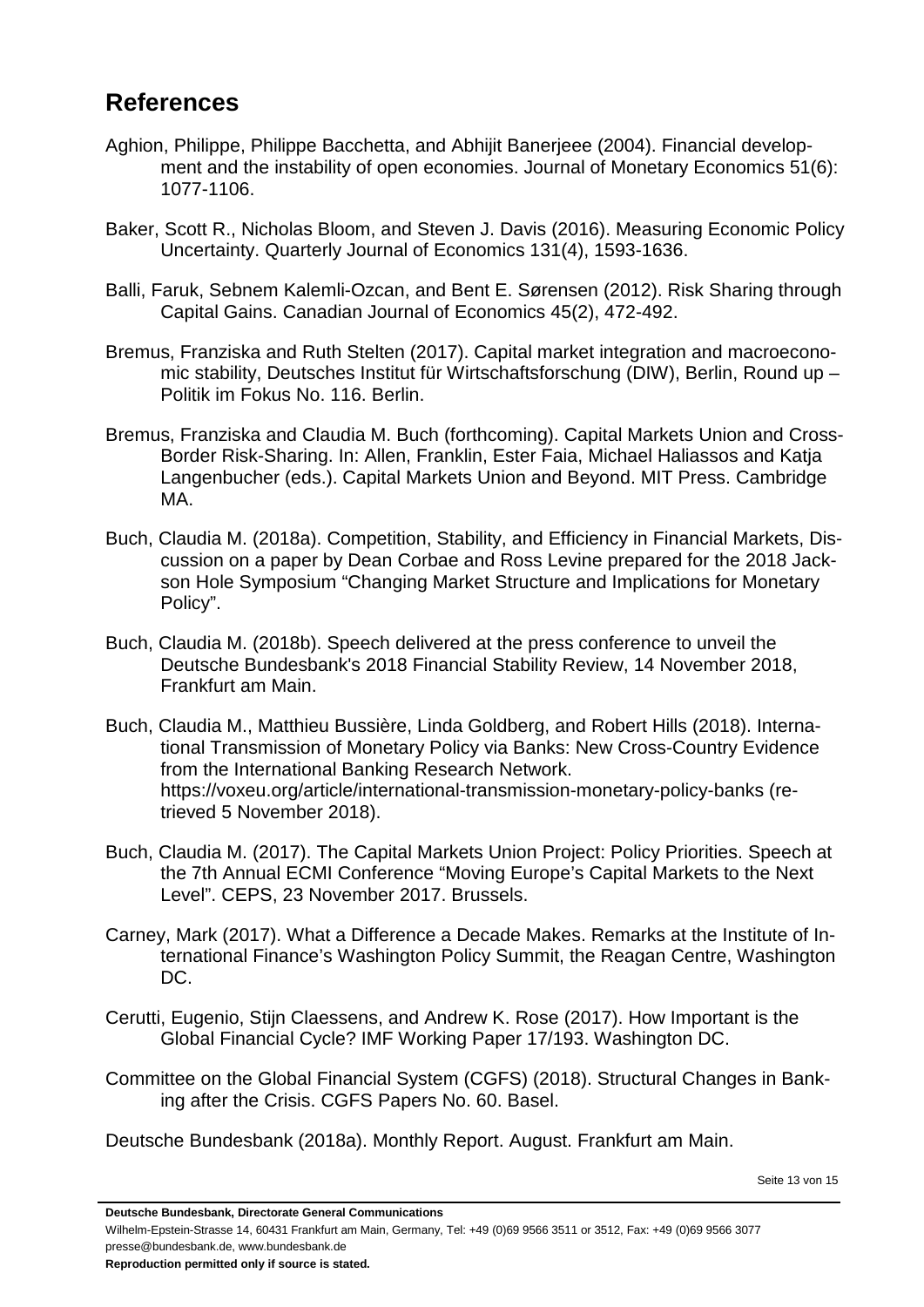Deutsche Bundesbank (2018b). Financial Stability Report 2018. Frankfurt am Main.

- European Central Bank (ECB) (2016). Dealing with large and volatile capital flows and the role of the IMF. IRC Task Force on IMF Issues. Occasional Paper Series 180. Frankfurt am Main.
- Financial Stability Board (FSB) (2018). Implementation and Effects of the G20 Financial Regulatory Reforms: Third Annual Report. Basel.
- Financial Times (2018). Janet Yellen Sounds Alarm over Plunging Loan Standards. 25 October. https://www.ft.com/content/04352e76-d792-11e8-a854-33d6f82e62f8 (retrieved 5 November 2018).
- International Monetary Fund (IMF) (2018a). World Economic Outlook Challenges to Steady Growth. October. Washington DC.
- International Monetary Fund (IMF) (2018b). Global Financial Stability Report A Decade after the Global Financial Crisis: Are We Safer? October. Washington DC.
- International Monetary Fund (IMF) (2018c). Euro Area Policies: Financial System Stability Assessment. July. Washington DC.
- International Monetary Fund (IMF) (2016). Capital Flows Review of the Experience with the Institutional View. IMF Policy Paper. Washington DC.
- International Monetary Fund (IMF) (2017). Global Financial Stability Report Getting the Policy Mix Right. April. Washington DC.
- Kalemli-Ozcan, Sebnem, Emiliano Luttini, and Bent Sørensen (2014). Debt Crises and Risk-Sharing: The Role of Markets versus Sovereigns. Scandinavian Journal of Economics 116(1), 253-276.
- Kohn, Donald (2018). From the Great Moderation to the Great Recession and Beyond How Did We Get Here and What Lessons Have We Learned? Speech at the 200th Anniversary of Danmarks Nationalbank. Copenhagen.
- Lagarde, Christine (2018). The Managing Director's Global Policy Agenda Rising Risks: A Call for Policy Cooperation. Annual Meetings 2018. IMF Policy Paper. Washington DC.
- Mbaye, Samba, Marialuz Moreno Badia, and Kyungla Chae (2018). Global Debt Database: Methodology and Sources. IMF Working Paper No. 18/111. Washington DC.
- Obstfeld, Maurice and Alan M. Taylor (2004). Global capital markets: integration, crisis, and growth. Cambridge, Cambridge University Press.
- Pagliari, Maria Sole, and Swarnali A. Hannan (2017). The Volatility of Capital Flows in Emerging Markets: Measures and Determinants. International Monetary Fund. IMF Working Paper 17/41. Washington DC.
- Prasad, Eswar S. (2014). Managing Capital Flow Volatility. BIS Papers 75. Basel.

Wilhelm-Epstein-Strasse 14, 60431 Frankfurt am Main, Germany, Tel: +49 (0)69 9566 3511 or 3512, Fax: +49 (0)69 9566 3077 presse@bundesbank.de, www.bundesbank.de